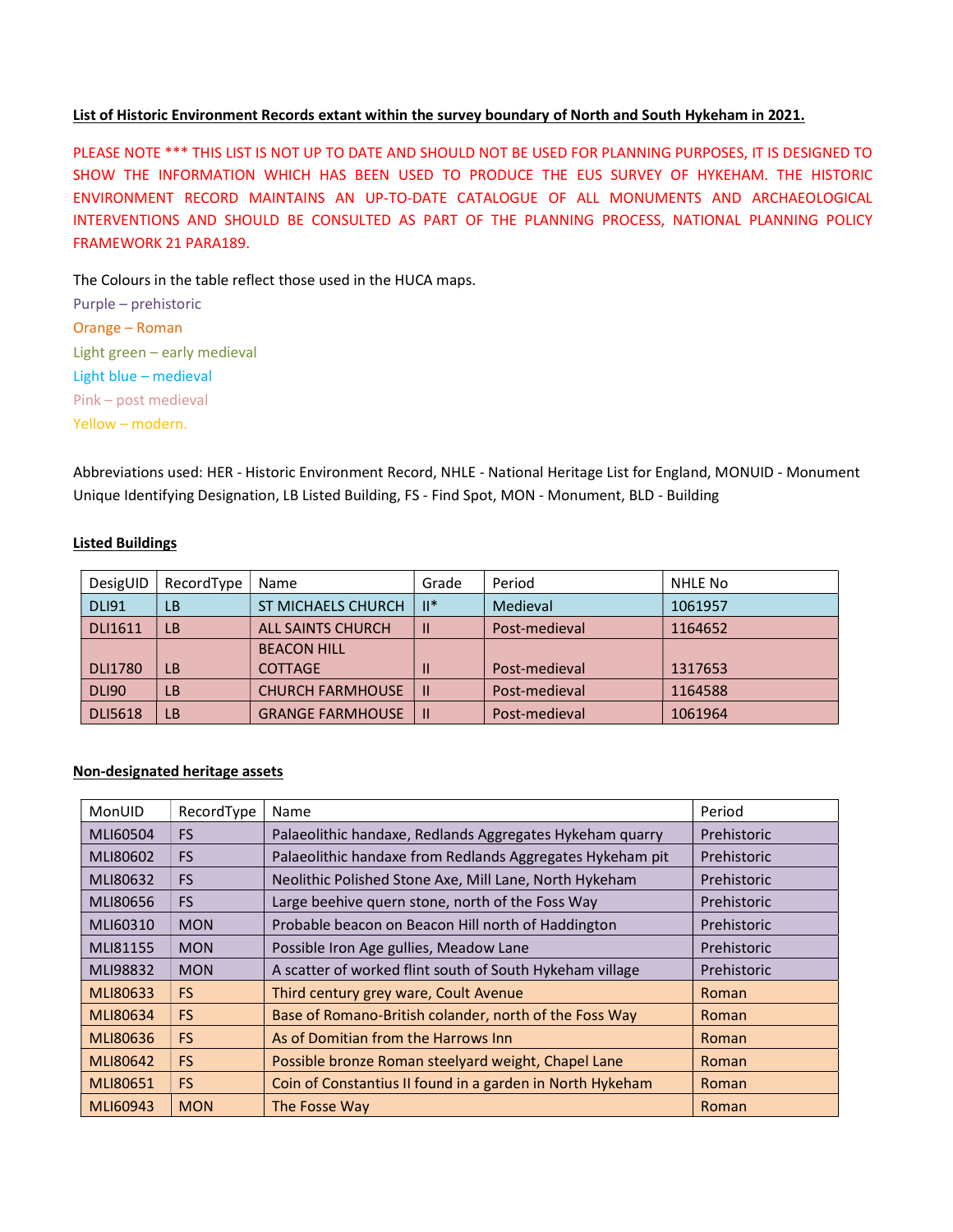| MLI60357  | <b>MON</b> | Possible Roman villa site, south of the Foss Way             | Roman                 |
|-----------|------------|--------------------------------------------------------------|-----------------------|
| MLI60783  | <b>MON</b> | Roman settlement, Russell Avenue, North Hykeham              | Roman                 |
| MLI80635  | <b>MON</b> | Romano-British pottery kiln north of the Foss Way            | Roman                 |
|           |            | Romano-British settlement site, Meadow Lane, North           |                       |
| MLI81154  | <b>MON</b> | Hykeham                                                      | Roman                 |
| MLI98833  | <b>MON</b> | Roman Pottery Scatter, South Hykeham                         | Roman                 |
| MLI125635 | <b>MON</b> | Possible Roman Ladder Settlement, South Hykeham              | Roman                 |
| MLI98344  | <b>MON</b> | Former Hedgerow, Teal Park, North Hykeham                    | <b>Early Medieval</b> |
| MLI80629  | <b>MON</b> | Settlement of North Hykeham                                  | <b>Early Medieval</b> |
| MLI82078  | <b>MON</b> | The settlement of Aubourn                                    | <b>Early Medieval</b> |
| MLI83397  | <b>MON</b> | Settlement of South Hykeham                                  | <b>Early Medieval</b> |
| MLI60301  | <b>FS</b>  | Half groat of Henry VII found near Mill Lane                 | Medieval              |
| MLI80637  | <b>FS</b>  | Groat of Henry VI, from school playground area               | Medieval              |
| MLI80638  | <b>FS</b>  | Fourteenth century jetton from near All Saints church        | Medieval              |
| MLI80663  | <b>FS</b>  | Medieval net sinker from old course of River Witham          | Medieval              |
|           |            | Lead weight, probable medieval net sinker, near Hykeham      |                       |
| MLI80664  | <b>FS</b>  | bridge                                                       | Medieval              |
| MLI80652  | <b>MON</b> | Medieval ridge and furrow, west of North Hykeham village     | Medieval              |
|           |            | Medieval ridge and furrow remains south of North Hykeham     |                       |
| MLI80653  | <b>MON</b> | village                                                      | Medieval              |
| MLI80657  | <b>MON</b> | Remains of medieval ridge and furrow                         | Medieval              |
| MLI60572  | <b>MON</b> | Remains of ridge and furrow, Mill Lane                       | Medieval              |
| MLI81156  | <b>MON</b> | Probable late medieval /post-medieval furrows, Meadow Lane   | Medieval              |
| MLI83030  | <b>MON</b> | Late Medieval tile or brick kiln, Meadow Lane, North Hykeham | Medieval              |
| MLI83424  | <b>MON</b> | Medieval ridge and furrow, west of Wath Lane                 | Medieval              |
| MLI83441  | <b>MON</b> | Medieval ridge and furrow, west of South Hykeham             | Medieval              |
| MLI86251  | <b>MON</b> | Late medieval to post medieval tile kiln, North Hykeham      | Medieval              |
| MLI88565  | <b>MON</b> | Medieval ditches on land at Meadow Lane, North Hykeham       | Medieval              |
|           |            | Site of the medieval chapel of St Leonard, North Hykeham     |                       |
| MLI80639  | <b>MON</b> | village                                                      | Medieval              |
| MLI83414  | <b>BLD</b> | St Michael and All Angels' Church, South Hykeham             | Medieval              |
| MLI116175 | <b>MON</b> | Churchyard, St Michael and All Angels' Church, South Hykeham | Medieval              |
| MLI60753  | <b>MON</b> | Danker Wood, South Hykeham                                   | Medieval              |
| MLI80659  | <b>MON</b> | Former post mill adjacent to the Foss Way, North Hykeham     | Post-medieval         |
| MLI116952 | <b>MON</b> | Crow Park Farm, South Hykeham                                | Post-medieval         |
| MLI116953 | <b>MON</b> | Broom House, North Hykeham                                   | Post-medieval         |
| MLI116954 | <b>BLD</b> | South Hykeham Grange (Hykeham Grange), South Hykeham         | Post-medieval         |
| MLI116955 | <b>BLD</b> | Hall Farm, South Hykeham                                     | Post-medieval         |
| MLI116956 | <b>BLD</b> | Manor House Farm (Manor House), South Hykeham                | Post-medieval         |
| MLI119616 | <b>MON</b> | Broomhill Farm, North Hykeham                                | Post-medieval         |
| MLI119617 | <b>MON</b> | Unnamed farmstead, North Hykeham                             | Post-medieval         |
| MLI119618 | <b>MON</b> | (Whisby Farm), North Hykeham                                 | Post-medieval         |
| MLI119619 | <b>BLD</b> | Unnamed farmstead, North Hykeham                             | Post-medieval         |
| MLI119620 | <b>MON</b> | Unnamed farmstead, North Hykeham                             | Post-medieval         |
| MLI119621 | <b>BLD</b> | Unnamed farmstead, North Hykeham                             | Post-medieval         |